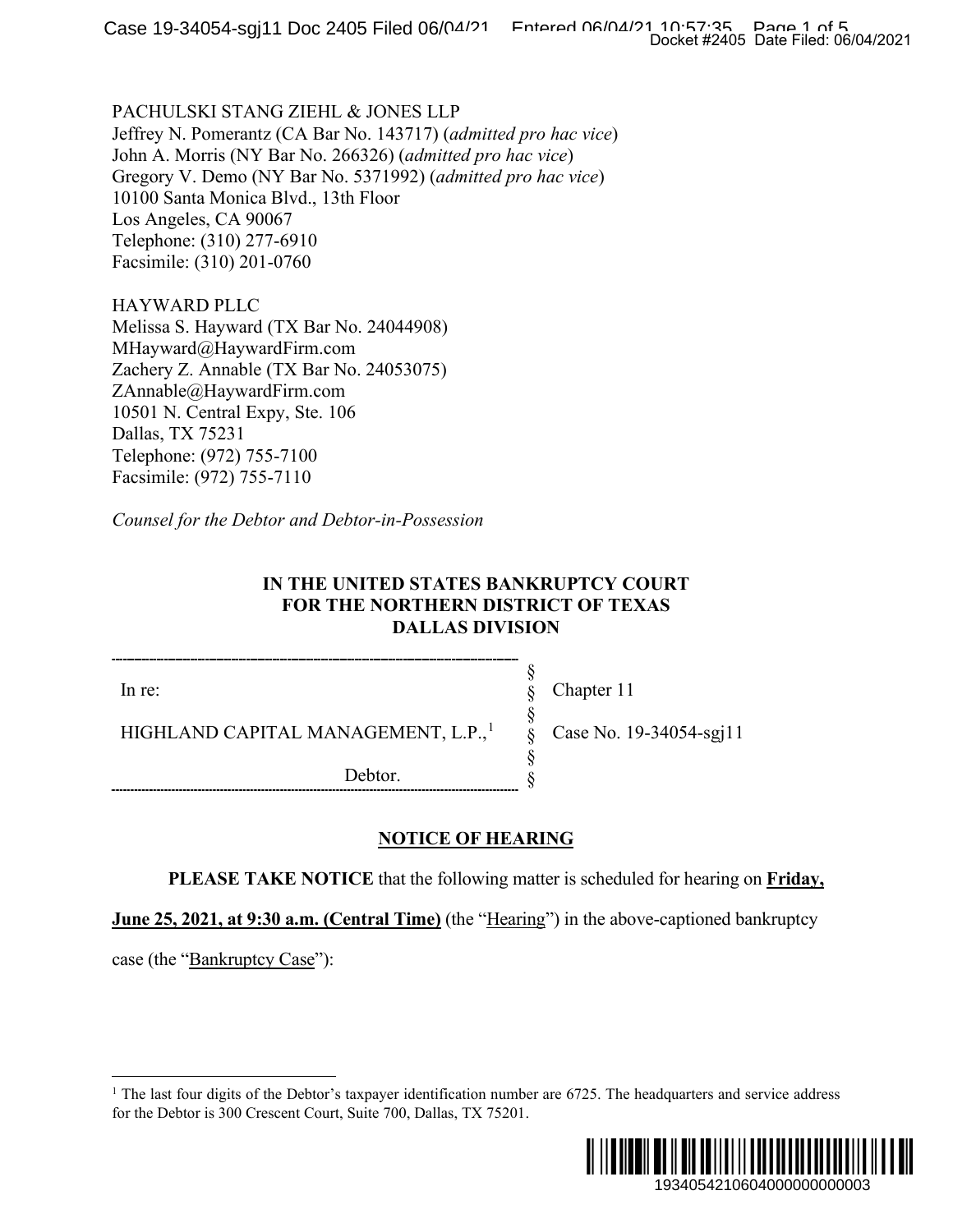1. *Debtor's Motion for Entry of an Order Authorizing Payment of a Restructuring Fee to James P. Seery, Jr., the Debtor's Chief Executive Officer and Chief Restructuring Officer* [Docket No. 2395] (the "Motion").

The Hearing on the Motion will be held via WebEx videoconference before The Honorable Stacey G. C. Jernigan, United States Bankruptcy Judge. The WebEx video participation/attendance link for the Hearing is: [https://us-courts.webex.com/meet/jerniga.](https://us-courts.webex.com/meet/jerniga)

A copy of the WebEx Hearing Instructions for the Hearing is attached hereto as **Exhibit A**; alternatively, the WebEx Hearing Instructions for the Hearing may be obtained from Judge Jernigan's hearing/calendar site at: [https://www.txnb.uscourts.gov/judges-info/hearing-dates/judge](https://www.txnb.uscourts.gov/judges-info/hearing-dates/judge-jernigans-hearing-dates)[jernigans-hearing-dates.](https://www.txnb.uscourts.gov/judges-info/hearing-dates/judge-jernigans-hearing-dates)

Any response (each, a "Response") to the relief requested in the Motion shall be filed with the Clerk of the Court on or before **Tuesday, June 22, 2021, at 5:00 p.m. (Central Time)** (the "Response Deadline").

The Debtor may file a reply (each, a "Reply") to any Response. Any Reply shall be filed with the Clerk of the Court on or before **Thursday, June 24, 2021, at 5:00 p.m. (Central Time)** (the "Reply Deadline").

[*Remainder of Page Intentionally Left Blank*]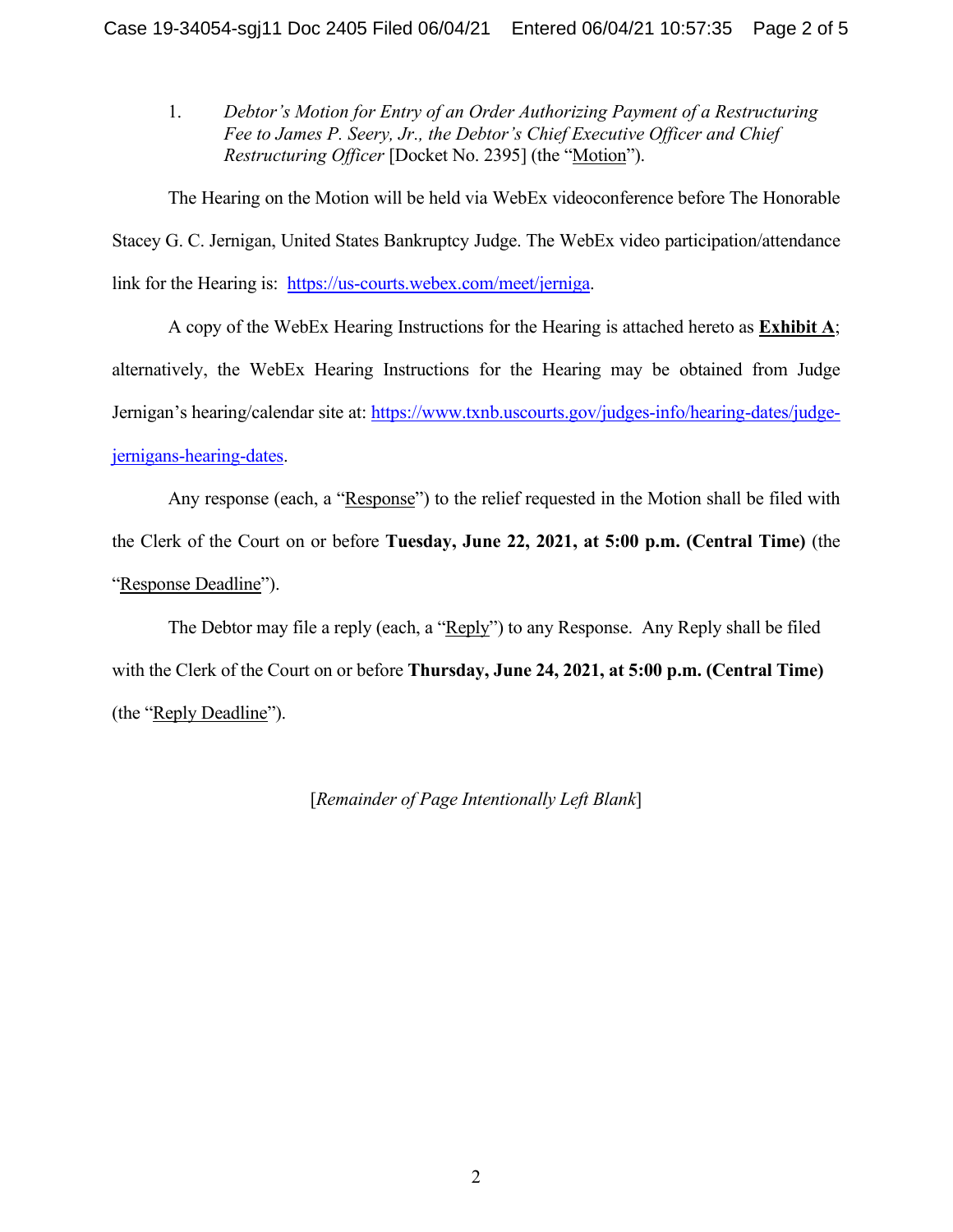#### Dated: June 4, 2021. **PACHULSKI STANG ZIEHL & JONES LLP**

Jeffrey N. Pomerantz (CA Bar No. 143717) John A. Morris (NY Bar No. 266326) Gregory V. Demo (NY Bar No. 5371992) 10100 Santa Monica Blvd., 13th Floor Los Angeles, CA 90067 Telephone: (310) 277-6910 Facsimile: (310) 201-0760 Email: jpomerantz@pszjlaw.com jmorris@pszjlaw.com gdemo@pszjlaw.com

-and-

#### **HAYWARD PLLC**

*/s/ Zachery Z. Annable* Melissa S. Hayward Texas Bar No. 24044908 MHayward@HaywardFirm.com Zachery Z. Annable Texas Bar No. 24053075 ZAnnable@HaywardFirm.com 10501 N. Central Expy, Ste. 106 Dallas, Texas 75231 Tel: (972) 755-7100 Fax: (972) 755-7110

*Counsel for the Debtor and Debtor-in-Possession*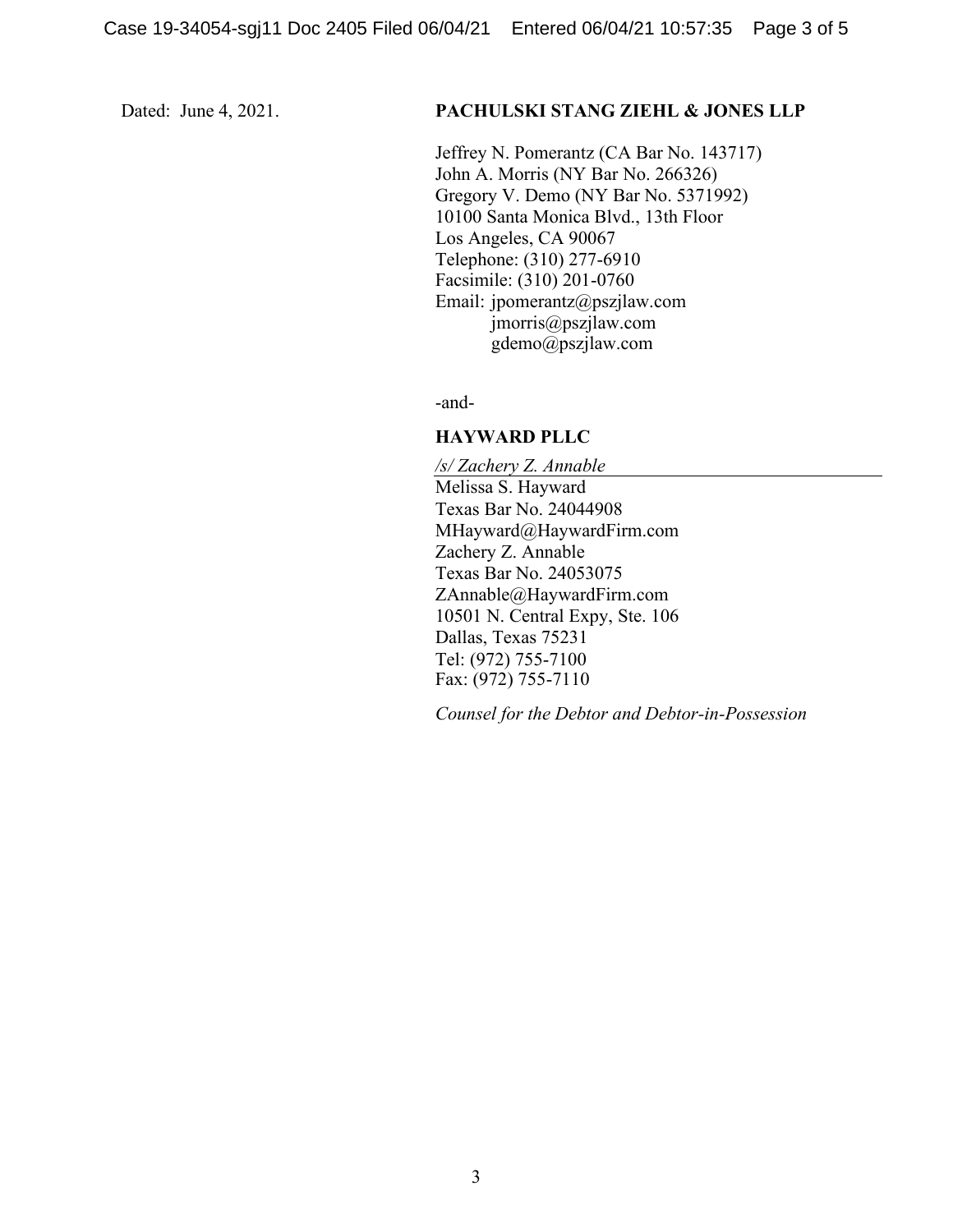# **EXHIBIT A**